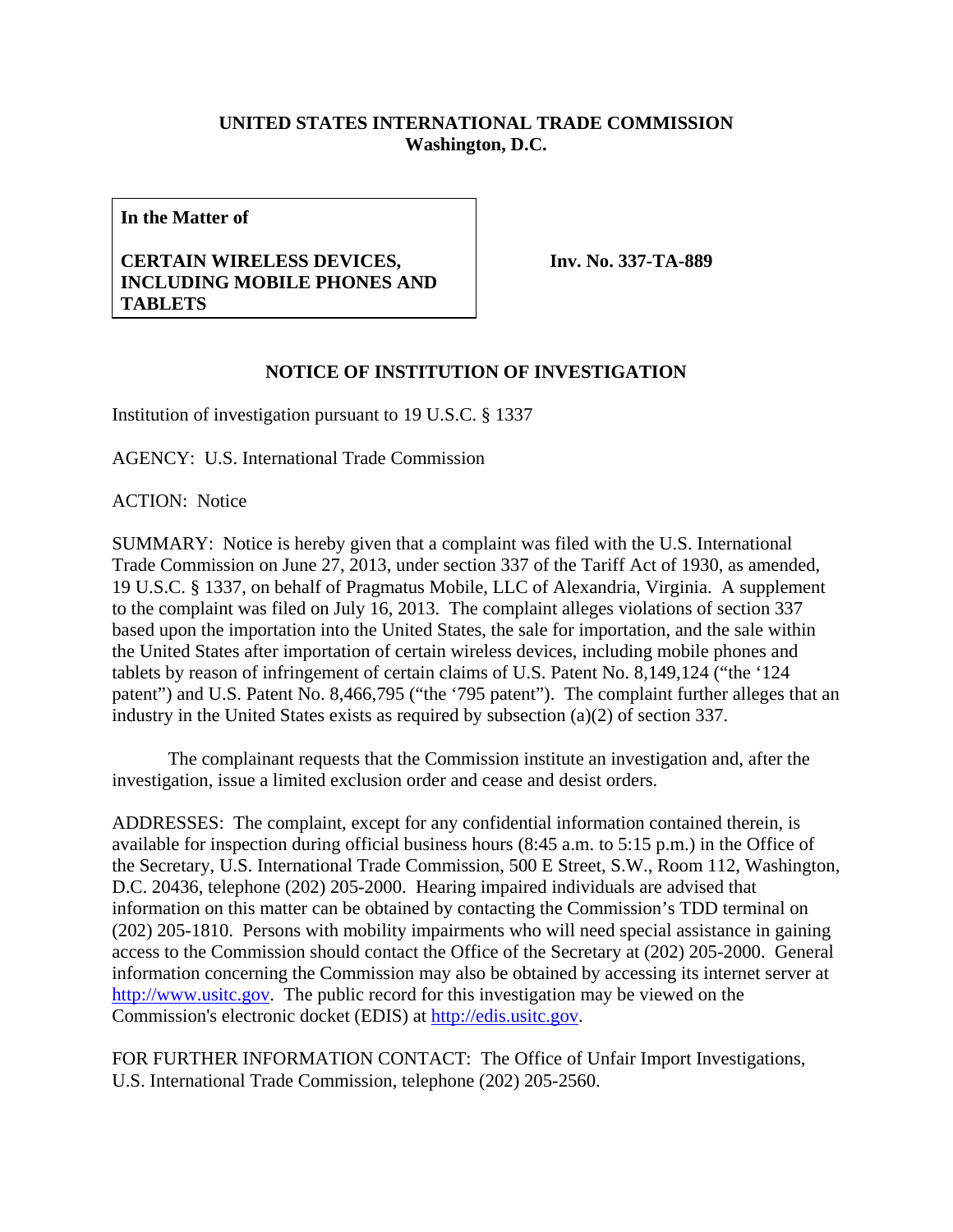AUTHORITY: The authority for institution of this investigation is contained in section 337 of the Tariff Act of 1930, as amended, and in section 210.10 of the Commission's Rules of Practice and Procedure, 19 C.F.R. § 210.10 (2013).

SCOPE OF INVESTIGATION: Having considered the complaint, the U.S. International Trade Commission, on July 29, 2013, ORDERED THAT –

 (1) Pursuant to subsection (b) of section 337 of the Tariff Act of 1930, as amended, an investigation be instituted to determine whether there is a violation of subsection  $(a)(1)(B)$  of section 337 in the importation into the United States, the sale for importation, or the sale within the United States after importation of certain wireless devices, including mobile phones and tablets by reason of infringement of one or more of claims 1-5, 7-17, and 19-21 of the '124 patent and claims 1-33 of the '795 patent, and whether an industry in the United States exists as required by subsection (a)(2) of section 337;

 (2) For the purpose of the investigation so instituted, the following are hereby named as parties upon which this notice of investigation shall be served:

(a) The complainant is:

 Pragmatus Mobile, LLC 601 King Street Suite 200 Alexandria, VA 22314

 (b) The respondents are the following entities alleged to be in violation of section 337, and are the parties upon which the complaint is to be served:

> Pantech Co., Ltd. 1-2, DMC Sangam-don Mapo-gu Seoul Republic of Korea

 Pantech Wireless, Inc. 5607 Glenridge Drive, Suite 500 Atlanta, GA 30342

 (c) The Office of Unfair Import Investigations, U.S. International Trade Commission, 500 E Street, S.W., Suite 401, Washington, D.C. 20436; and

 (3) For the investigation so instituted, the Chief Administrative Law Judge, U.S. International Trade Commission, shall designate the presiding Administrative Law Judge.

 Responses to the complaint and the notice of investigation must be submitted by the named respondents in accordance with section 210.13 of the Commission's Rules of Practice and Procedure, 19 C.F.R. § 210.13. Pursuant to 19 C.F.R. §§ 201.16(e) and 210.13(a), such